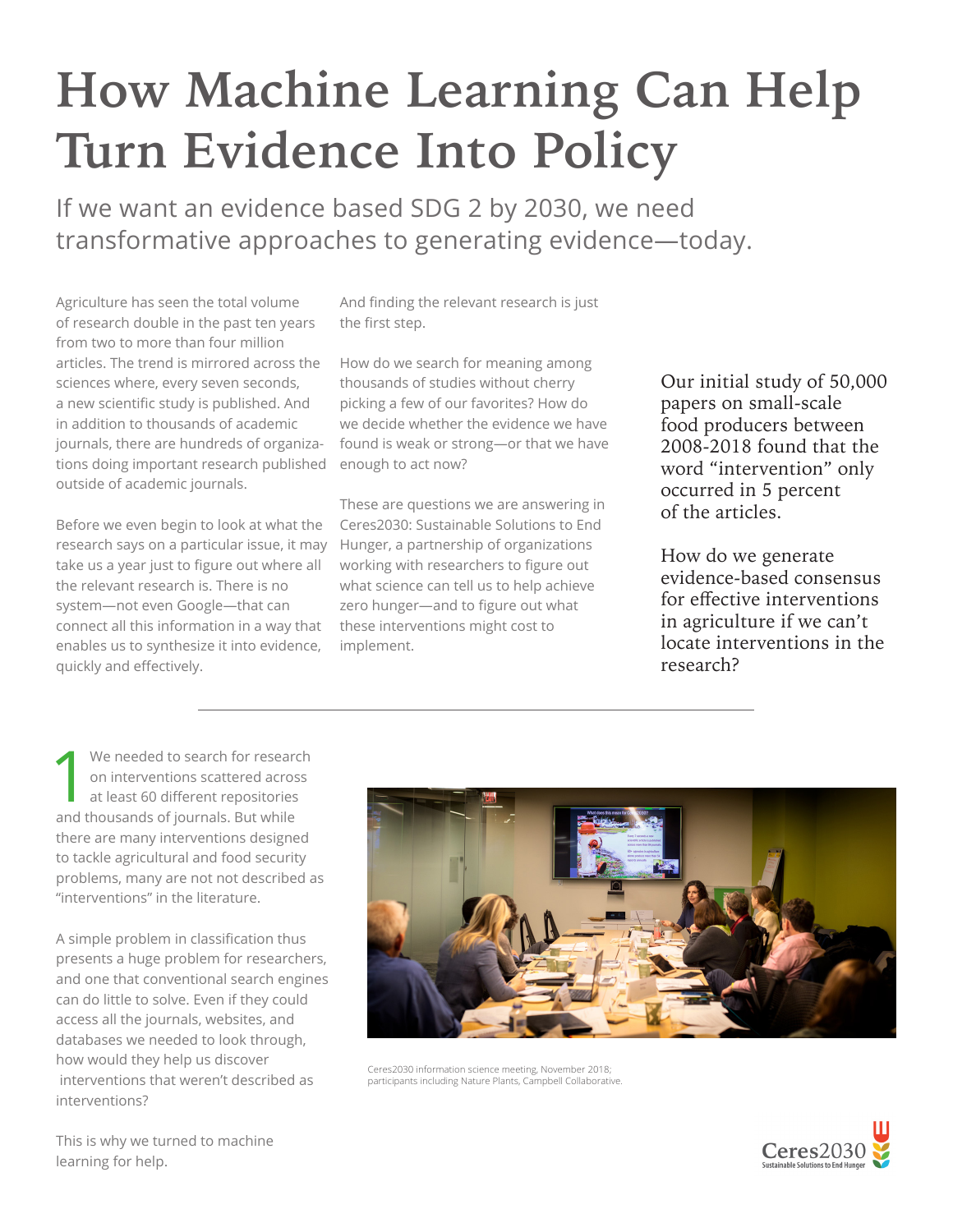## Using this approach, we connected previously unconnected research. This saves researchers weeks, even months, of time, and provides fast and accurate searching.

Machine learning models help us explore text. We train these models to understand the way we use language by exposing them to millions of words and the way these words relate to other words in a vast range of contexts.

The primary training tools for these open-source machine learning models are Wikipedia and Google News—the largest repositories of digital text available—and then they are refined by having them explore more specialized collections of text.

We trained our model on a sample of 50,000 research papers selected on the basis that they addressed a target population of SDG 2: Small scale food producers. First, we found all the synonyms for intervention. These turned out to include words like "targeting" and phrases like "capacity building."

| Word           | Articles using the word |                            |     |
|----------------|-------------------------|----------------------------|-----|
| Intervention   | 2561                    | Targeting                  | 674 |
| Policy         | 7234                    | Capacity building          | 428 |
| Strategy       | 5752                    | Participatory<br>approach  | 393 |
| Measure        | 2822                    | Programming                | 323 |
| Program        | 2785                    | Social protection          | 263 |
| Project        | 2609                    | Entry point                | 166 |
| Programme      | 1961                    | Policy option              | 138 |
| Outcome        | 1773                    | <b>Nutrition education</b> | 62  |
| Recommendation | 1180                    | Multi-sectoral<br>approach | 14  |
| Initiative     | 1085                    |                            |     |

Natural language processing enabled us to discover how scientists refer to "interventions" in the research literature.

We then used machine learning<br>to explore the text "as a<br>collection," asking the machine to explore the text "as a to 'tag' each paper based on what was in the text.

Normally, when a research paper is accepted or uploaded to a database, it is 'tagged' with keywords from a pre-defined list. We flipped this around so that we could 'ask' the research 'tell' us about itself first.

Now we could see exactly what the interventions were and how they were related to each other.

For example, if you were to do a keyword search of our dataset for associations between "interventions" and "greenhouse gas emissions," you would return about 10 percent of the dataset.

But if you did a search looking for associations between synonyms for intervention and greenhouse gas emissions, you would end up finding a lot more relevant material—approximately 60 percent of the dataset.

Our approach enabled us to see trends in agricultural research in our dataset



Machine learning enabled us to identify over 2,000 interventions and classify agricultural reserarch into 150 topics. This density map shows where research has been concentrated (the darker the blue, the more research papers), and where there are gaps in research.



Why our words matter



We increased discovery from 5 to 55 percent when we used machine learning to help us search for "intervention(s)."